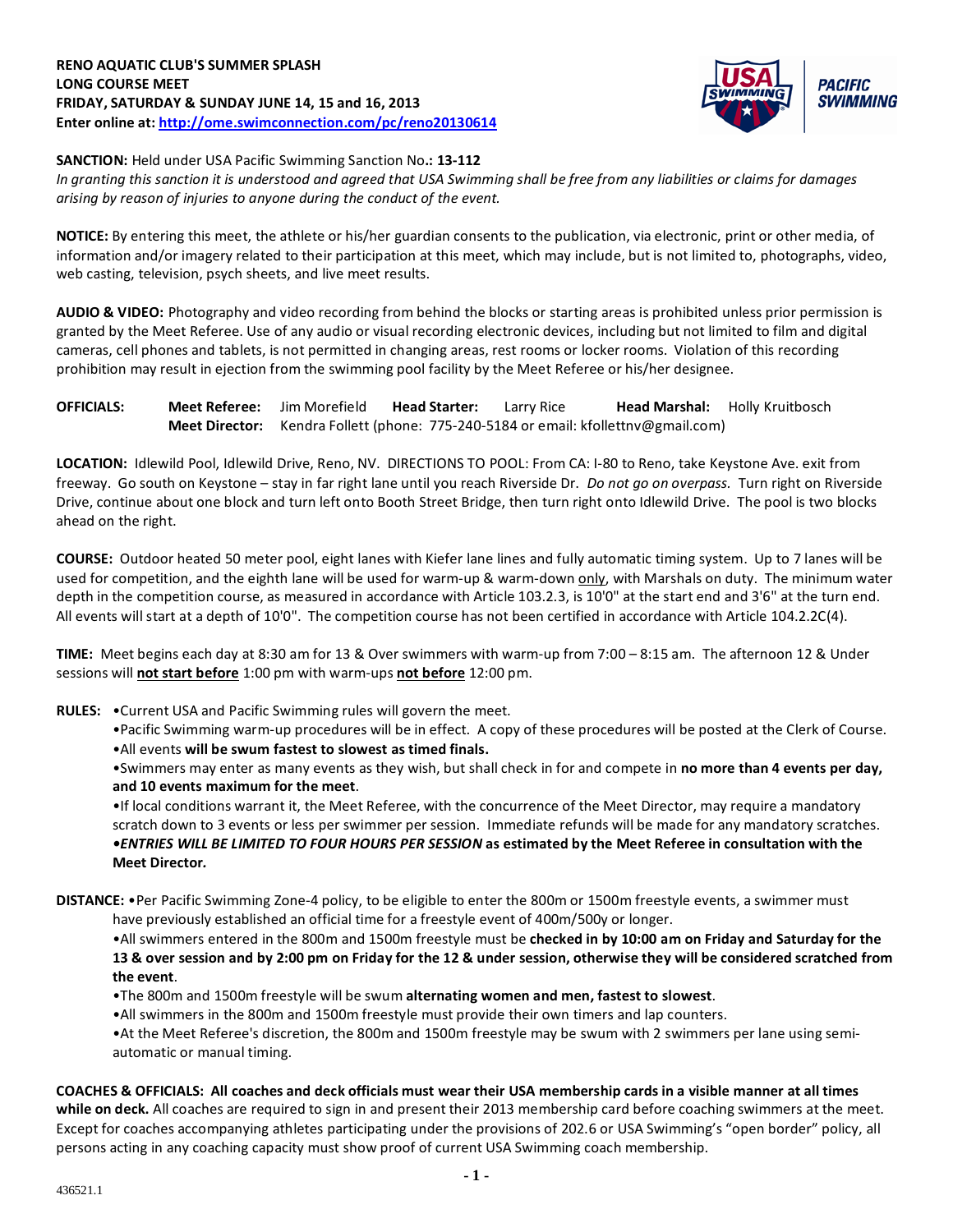**DECK CHANGING:** Except where venue facilities require otherwise, changing into or out of swimsuits other than in locker rooms or other designated areas is not appropriate and is strongly discouraged.

**UNACCOMPANIED SWIMMERS:** Any USA Swimming athlete-member competing at the meet must be accompanied by a USA Swimming member-coach for the purposes of athlete supervision during warm up, competition, and warm down. If a coachmember of the athlete's USA Swimming Club does not attend the meet to serve in said supervisory capacity, it is the responsibility of the swimmer or the swimmer's legal guardian to arrange for supervision by a USA Swimming member-coach. The Meet Director or Meet Referee may assist the swimmer in making arrangements for such supervision; however, it is recommended that such arrangements be made in advance of the meet by the athlete's USA Swimming Club Member-Coach. The swimmer must be certified by a USA Swimming Member-Coach as being proficient in performing a racing start or must start the race in the water. It is the responsibility of the swimmer or the swimmer's legal guardian to ensure compliance with this requirement.

**RESTRICTIONS:**•Propane heaters, glass containers, and the sale and use of alcoholic beverages is strictly prohibited in **all** areas of the meet venue.

•All shelters must be properly secured at all times, or may be removed by meet management.

•Smoking and the use of tobacco products is prohibited on the pool deck, in the locker room, in any of the spectator areas, and in all areas used by swimmers during the meet and warm-up periods are strictly prohibited in **all** areas of the meet venue.

# **•NO ANIMALS ARE ALLOWED ON THE PREMISES.**

•There will be closed areas of the deck. Cooperation of swimmers, families, and coaches will be appreciated.

**ELIGIBILITY:** •All swimmers must be current members of USA-S and enter their name and registration number on the meet entry card as they are shown on their Registration card. If this is not done, it may be difficult to match the swimmer with the registration and times database. The meet host must check all swimmer registrations against the SWIMS database and if not found to be registered, the Meet Director shall accept the registration at the meet (a \$10 surcharge will be added to the regular fee). Swimmers who enter as "pending" or "applied for" must be prepared to present their current card or register before being allowed to check in unless the Meet Director determines that they are validly pending. Duplicate registrations will be refunded by mail.

•Meet is open to qualified swimmers of invited USA-S teams. Swimmers 19 years of age and older may participate in 13 & Over and 15 & Over events but may not receive awards or score points.

•**Disabled swimmers, attached or unattached, are welcome to attend this meet and should contact the Meet Director or Meet Referee regarding special accommodations on entry times and seeding per Pacific Swimming policy.**

•Entries with "NO TIME" will be accepted **(exception: see Distance eligibility rules)**.

•*Entry times submitted for this meet will be checked against a computer database and may be changed in accordance with Pacific Swimming Time Verification Procedures.*

**CHECK-IN:** The meet will be deck seeded. Swimmers must check-in at the Clerk-of-Course. The first two events of each session will close 30 minutes before the start of the session. The remaining events shall be closed for seeding no earlier than 30 minutes prior to the estimated start of the first heat of the event, **except for the 800m and 1500m freestyle events**. Please see distance rules for special check-in times.Swimmers who do not check in will not be allowed to compete in the event.

**SCRATCHES:** Any swimmers not reporting for or competing in an individual timed final event shall not be penalized. Swimmers who must withdraw from an event after it is seeded are requested to inform the referee immediately.

**ENTRIES: Entries must be submitted using the swimmer's best long-course meters time for each event. All entry times must be submitted in meters. "No Time" entries WILL be accepted (exception: see Distance eligibility rules). NO LATE ENTRIES WILL BE ACCEPTED. NO DECK ENTRIES OR ENTRY CHANGES WILL BE ALLOWED. NO REFUNDS will be given except in the case of a mandatory scratch-down.**

# **TWO OPTIONS FOR MEET ENTRY:**

# **Option 1: Online Meet Entries**

Enter at **<http://ome.swimconnection.com/pc/reno20130614>** to receive immediate confirmation of acceptance via email. The "billing information" email should be brought to the meet as proof of entry. Online entry requires payment by credit card using our secure site. The cost of using Online Meet Entries is \$1 per swimmer plus 5% of the total entry fees. Please note that the processing fee is separate fee from the entry fees. Online meet entry fees are paid to Swim Connection LLC. Fees collected by the use of this system are completely voluntary. Online meet entry is no way required or expected of a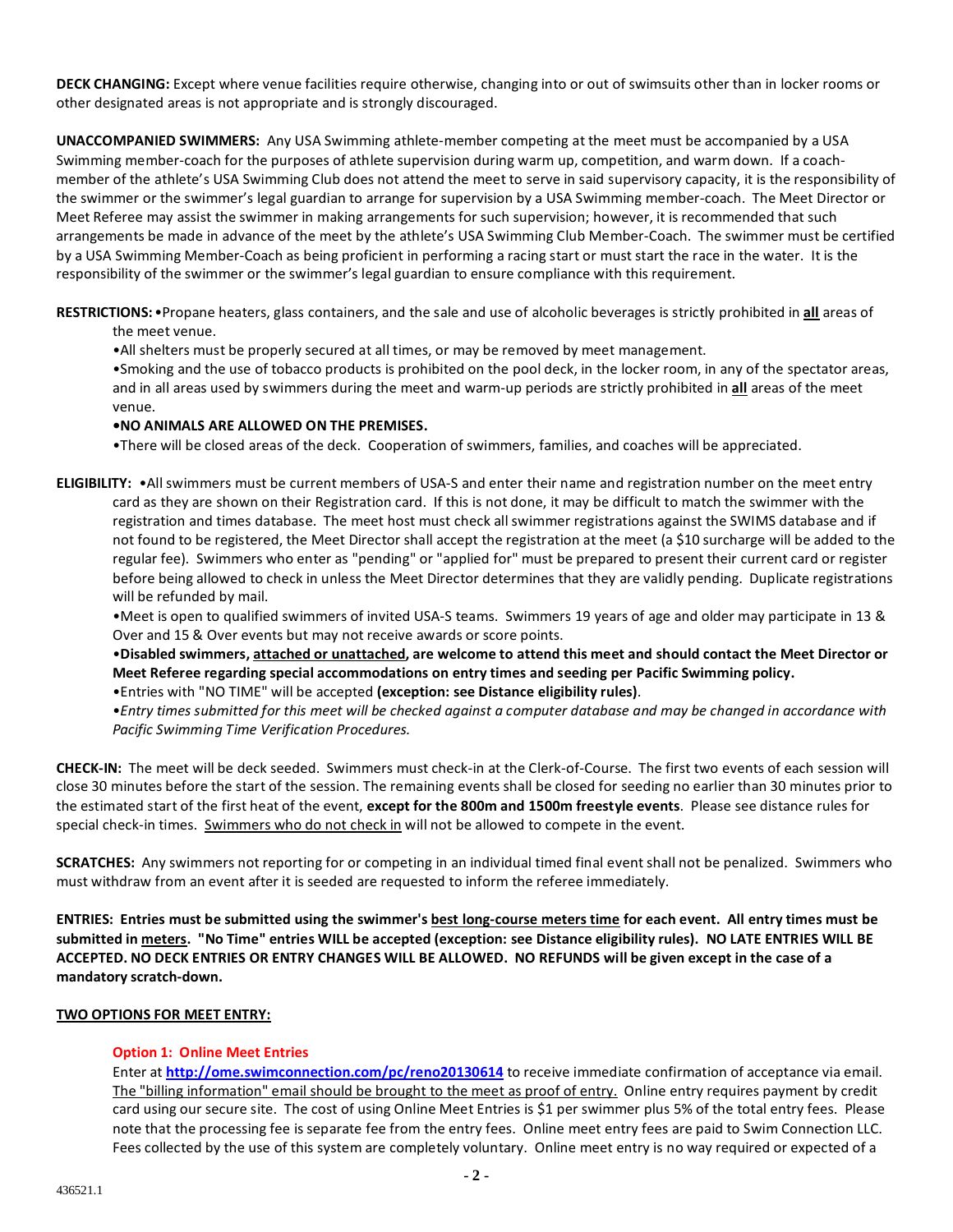swimmer by Pacific Swimming. **Online entries will be accepted until 11:59 pm Wednesday June 5, 2013**, or until a session of the meet has reached the 4 hour limit.

# **Option 2: Paper Entries:**

1. Fill out the provided Consolidated Entry Form completely for each swimmer in your family.

2. Cut out your entry card(s) and mail or hand-deliver to address below.

**ANY AND ALL PAPER ENTRIES MUST BE POSTMARKED BY MONDAY JUNE 3, 2013, OR HAND DELIVERED BY 7:00 P.M. WEDNESDAY, JUNE 5, 2013, with check payable to RENO AQUATIC CLUB, TO: Doug Rawson, 550 W Plumb Lane, Ste 520, Reno NV 89509 and are subject to limitations in the meet rules of the 4-hour session limit.**

**If you would like confirmation of paper entry, please include a self-addressed stamped envelope or postcard. IF SENT EXPRESS MAIL OR FEDEX** *\*indicate NO SIGNATURE REQUIRED FOR DELIVERY\* Entries will not be signed for.*

Check **<http://ome.swimconnection.com/pc/reno20130614>** for session open or closed status.

**ENTRY FEES:** \$2.75 per individual event, plus an \$11.00 Participation Fee per swimmer to help cover meet expenses.

**AWARDS:** High Point Awards: Individual high point and runner up awards for 1 boy and 1 girl in each age group (8-Under, 9-10, 11- 12, 13-14, 15-16, 17-18). **Individual high point will be scored using only the events recognized by Pacific Swimming for the**  respective age groups. Individual Awards: 1<sup>st</sup> thru 16<sup>th</sup>. Swimmers 19 years of age and older will not receive awards.

**SCORING:** High point scoring will be scored to the 16<sup>th</sup> place as follows:

| ັ      | . . |                 |              |          |    |             |             |                     |               |    |                            |                     |              |    |         |              |
|--------|-----|-----------------|--------------|----------|----|-------------|-------------|---------------------|---------------|----|----------------------------|---------------------|--------------|----|---------|--------------|
| Place  | -   |                 |              |          |    | -           |             | o                   | -<br>. .<br>ے | 10 | $\overline{ }$<br>-4<br>-- | $\sim$<br>ᅩᄼ<br>$-$ | $\sim$<br>-- | 14 | 15<br>ᅩ | $\sim$<br>16 |
| Points | 20  | . .<br><b>.</b> | $\sim$<br>Ιb | . .<br>ᅩ | 14 | $\sim$<br>ᅩ | $\sim$<br>ᆠ | $\overline{A}$<br>ᆠ | . .<br>-      |    |                            | ۰                   | . .          |    |         |              |

**ADMISSION:** Free. A three day program will be available for \$5.00.

**SNACK BAR:** A snack bar will be available all three days. BREAKFAST WILL BE AVAILABLE EACH DAY.

**HOSPITALITY:** Hospitality and lunches will be served to all working officials and coaches.

**TIMERS:** Clubs will be assigned lanes based on the number of swimmers from each club (host club will not be expected to time). All swimmers in the 800M Free and 1500M Free must provide their own timers and lap counters.

For hotel information go to the Reno Aquatic Club website at https://www.teamunify.com/Home.jsp?team=reno

**MINIMUM OFFICIALS:** All available USA Swimming member certified officials are welcomed and encouraged to work at this meet. As the number of certified officials allows, interested parents/trainees are also welcome to shadow working officials for education and/or mentoring. Participating clubs are *requested* to provide at least the following number of certified and carded officials for each session:

| Club swimmers entered in session | <b>Trained and carded officials requested</b> |
|----------------------------------|-----------------------------------------------|
| $1 - 10$                         |                                               |
| $11 - 25$                        |                                               |
| $26 - 50$                        |                                               |
| $51 - 75$                        |                                               |
| 76-100                           |                                               |
| 101 or more                      |                                               |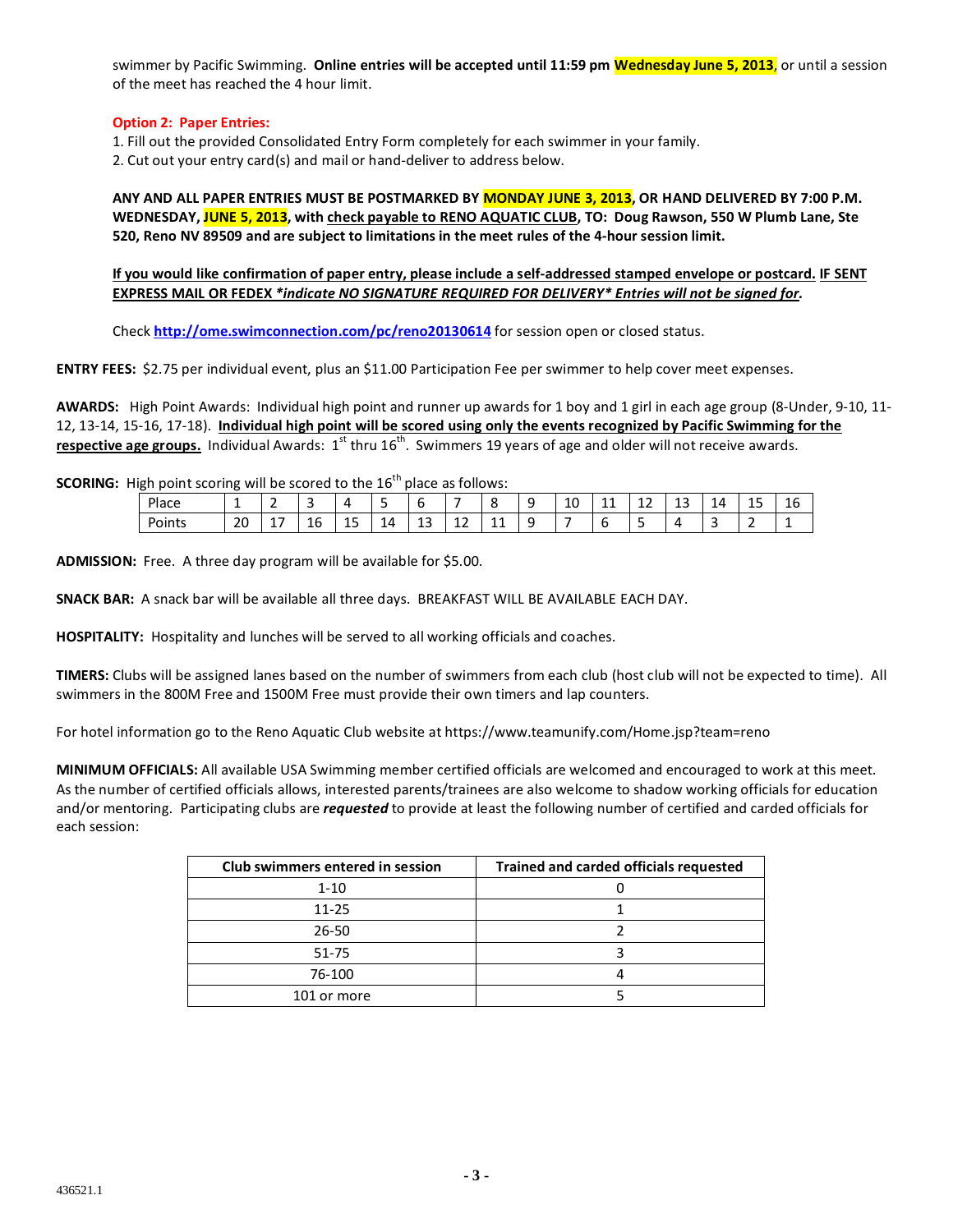# **SCHEDULE OF EVENTS**

#### **Friday morning 13 & over session, June 14, 2013**

|        | Girls            |            | <b>Boys</b>      |        |
|--------|------------------|------------|------------------|--------|
| Event# | <b>Age Group</b> | Event      | <b>Age Group</b> | Event# |
| 1      | 13 & 14          | 400 IM     | 13 & 14          | 2      |
| 3      | 15 & Over        | 400 IM     | 15 & Over        | 4      |
| 5      | 13 & 14          | 100 Free   | 13 & 14          | 6      |
| 7      | 15 & Over        | 100 Free   | 15 & Over        | 8      |
| 9      | 13 & 14          | 200 Back   | 13 & 14          | 10     |
| 11     | 15 & Over        | 200 Back   | 15 & Over        | 12     |
| 13     | 13 & 14          | 100 breast | 13 & 14          | 14     |
| 15     | 15 & Over        | 100 Breast | 15 & Over        | 16     |
| 17     | 13 & Over        | 1500 Free  |                  |        |
|        |                  | 800 Free   | 13 & Over        | 18     |

# **Friday afternoon 12 & under session, June 14, 2013**

| <b>Girls</b>     |            | <b>Boys</b>      |        |
|------------------|------------|------------------|--------|
| <b>Age Group</b> | Event      | <b>Age Group</b> | Event# |
| 11 & 12          | 400 IM     | 11 & 12          | 20     |
| 10 & Under       | 100 Free   | 10 & Under       | 22     |
| 11 & 12          | 100 Free   | 11 & 12          | 24     |
| 10 & Under       | 100 breast | 10 & Under       | 26     |
| 11 & 12          | 100 Breast | 11 & 12          | 28     |
| 8 & Under        | 50 Back    | 8 & Under        | 30     |
| 11 & 12          | 50 Back    | 11 & 12          | 32     |
| 9 & 10           | 50 Back    | 9 & 10           | 34     |
| 11 & 12          | 800 Free   | 11 & 12          | 36     |
|                  |            |                  |        |

# **Saturday morning 13 & over session, June 15, 2013**

|        | Girls            |                | <b>Boys</b>      |        |
|--------|------------------|----------------|------------------|--------|
| Event# | <b>Age Group</b> | Event          | <b>Age Group</b> | Event# |
| 37     | 13 & 14          | 200 Free       | 13 & 14          | 38     |
| 39     | 15 & Over        | 200 Free       | 15 & Over        | 40     |
| 41     | 13 & 14          | 200 Breast     | 13 & 14          | 42     |
| 43     | 15 & Over        | 200 Breast     | 15 & Over        | 44     |
| 45     | 13 & 14          | 100 Back       | 13 & 14          | 46     |
| 47     | 15 & Over        | 100 Back       | 15 & Over        | 48     |
| 49     | 13 & 14          | <b>200 Fly</b> | 13 & 14          | 50     |
| 51     | 15 & Over        | 200 Fly        | 15 & Over        | 52     |
| 53     | 13 & Over        | 800 Free       |                  |        |
|        |                  | 1500 Free      | 13 & Over        | 54     |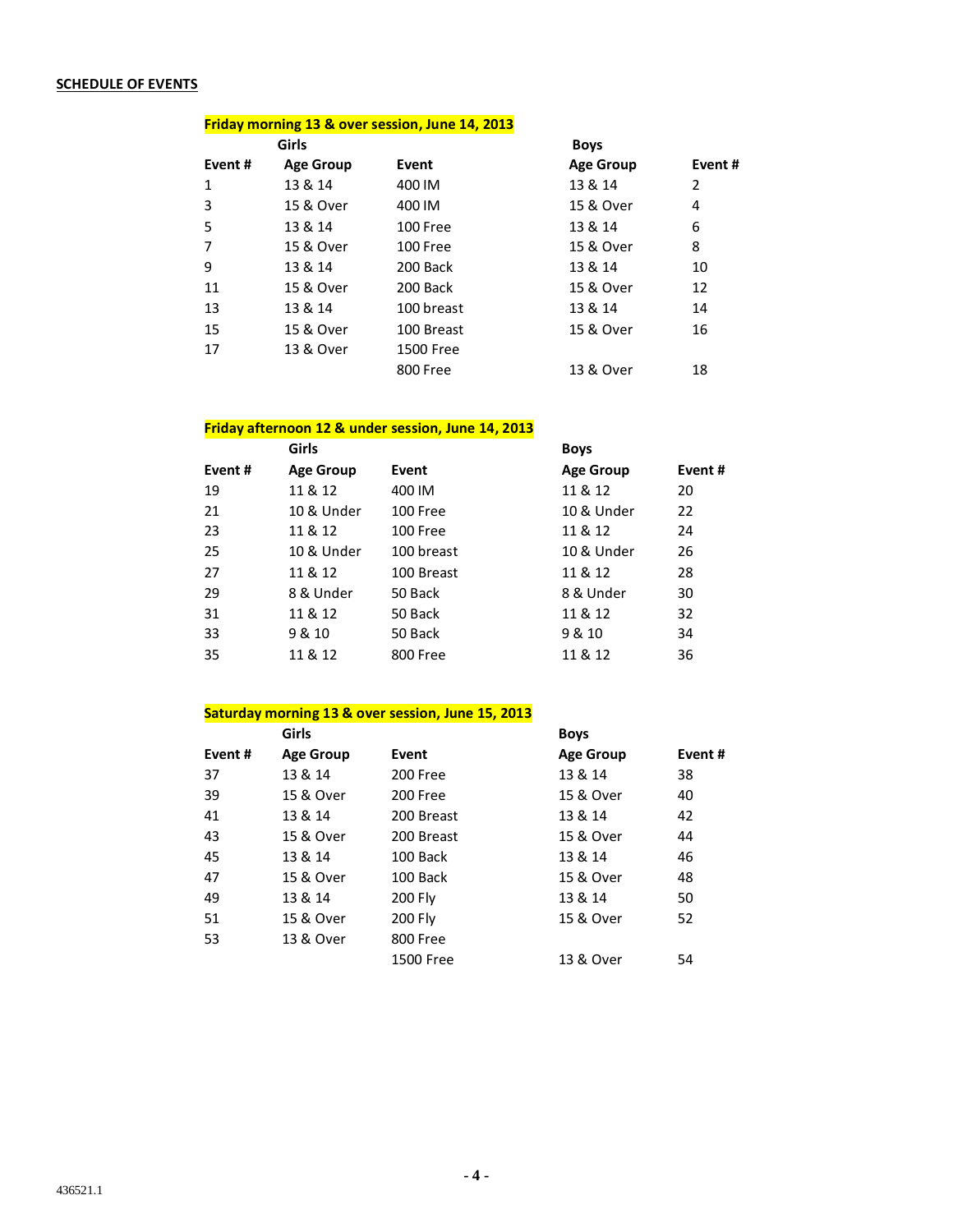# **Saturday afternoon 12 & under session, June 15, 2013**

|        | <b>Girls</b>     |               | <b>Boys</b>      |        |
|--------|------------------|---------------|------------------|--------|
| Event# | <b>Age Group</b> | Event         | <b>Age Group</b> | Event# |
| 55     | 12 & Under       | 200 Free      | 12 & Under       | 56     |
| 57     | 8 & Under        | 50 Breast     | 8 & Under        | 58     |
| 59     | 9 & 10           | 50 Breast     | 9 & 10           | 60     |
| 61     | 11 & 12          | 50 Breast     | 11 & 12          | 62     |
| 63     | 10 & Under       | 100 Back      | 10 & Under       | 64     |
| 65     | 11 & 12          | 100 Back      | 11 & 12          | 66     |
| 67     | 8 & Under        | 50 Fly        | 8 & Under        | 68     |
| 69     | 9 & 10           | <b>50 Fly</b> | 9 & 10           | 70     |
| 71     | 11 & 12          | 50 Fly        | 11 & 12          | 72     |

#### **Sunday morning 13 & over session, June 16, 2013**

|        | <b>Girls</b>     |                | <b>Boys</b>      |        |
|--------|------------------|----------------|------------------|--------|
| Event# | <b>Age Group</b> | Event          | <b>Age Group</b> | Event# |
| 73     | 13 & 14          | 200 IM         | 13 & 14          | 74     |
| 75     | 15 & Over        | 200 IM         | 15 & Over        | 76     |
| 77     | 13 & 14          | 50 Free        | 13 & 14          | 78     |
| 79     | 15 & Over        | 50 Free        | 15 & Over        | 80     |
| 81     | 13 & 14          | 400 Free       | 13 & 14          | 82     |
| 83     | 15 & Over        | 400 Free       | 15 & Over        | 84     |
| 85     | 13 & 14          | <b>100 Fly</b> | 13 & 14          | 86     |
| 87     | 15 & Over        | <b>100 Fly</b> | 15 & Over        | 88     |

# **Sunday afternoon 12 & under session, June 16, 2013**

| Girls            |                | <b>Boys</b>      |        |
|------------------|----------------|------------------|--------|
| <b>Age Group</b> | Event          | <b>Age Group</b> | Event# |
| 12 & Under       | 200 IM         | 12 & Under       | 90     |
| 8 & Under        | 50 Free        | 8 & Under        | 92     |
| 11 & 12          | 50 Free        | 11 & 12          | 94     |
| 9 & 10           | 50 Free        | 9 & 10           | 96     |
| 11 & 12          | <b>100 Fly</b> | 11 & 12          | 98     |
| 10 & Under       | <b>100 Fly</b> | 10 & Under       | 100    |
| 11 & 12          | 400 Free       | 11 & 12          | 102    |
|                  |                |                  |        |